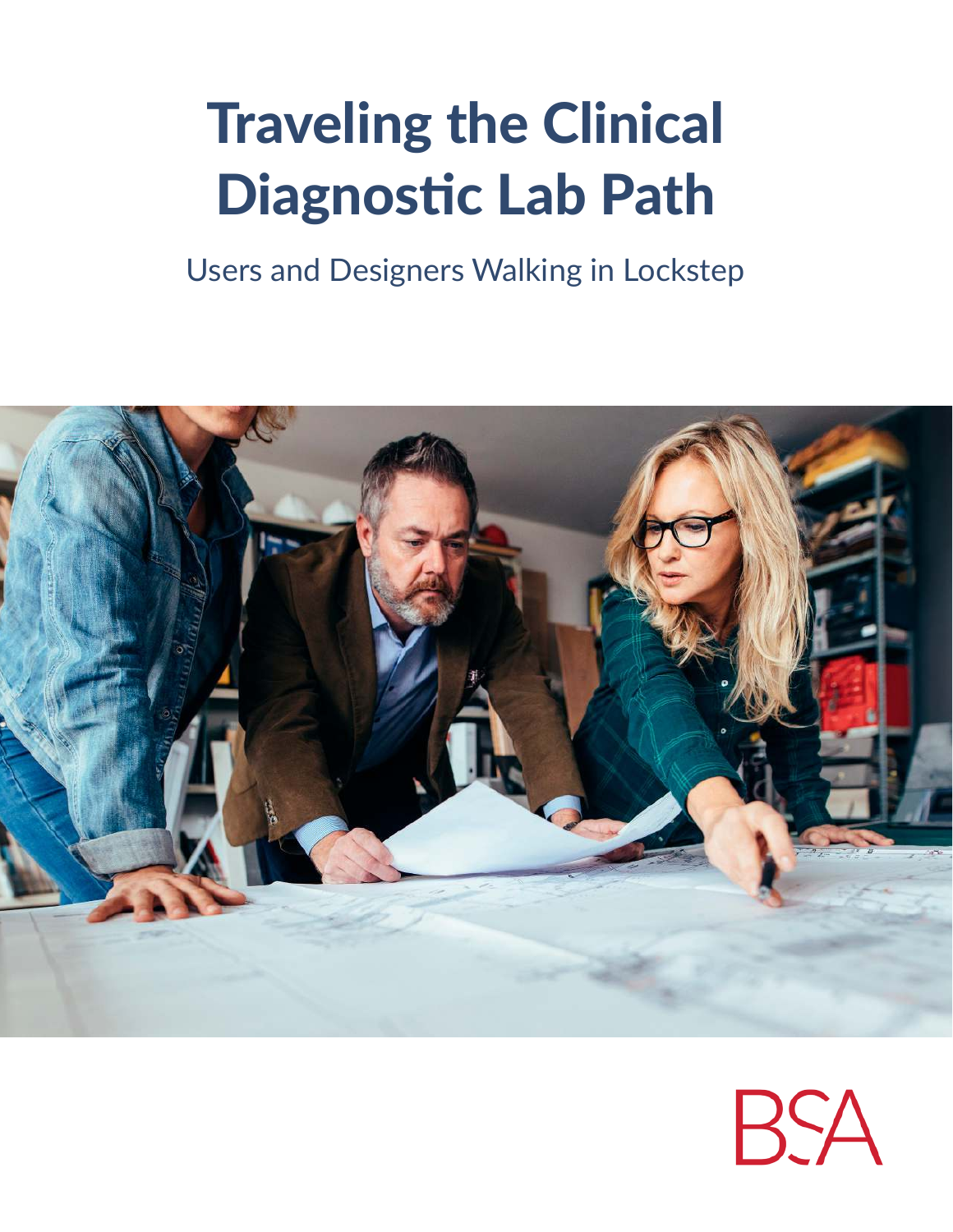#### Collaborating Early Ensures Space That Maximizes Productivity

Creating project alignment early on – well before formal design begins – promotes true engagement of all stakeholders and ensures that all vital questions relating to user needs are being asked and answered before the scope of the potential project is defined and designed. Leaning into lean design principles to validate current processes and to inform and improve the future state is the best way for users and designers to travel this path together.

Collaborative design necessitates engagement and education from those who work in the space every day. Site visits and workshops to observe firsthand how

users perform their tasks under current conditions – in their existing environment – sheds valuable light on processes, people, and needs. Without this investment of time and interaction early on, any design work yet to come risks the possibility of being incomplete or of making assumptions that are at best inaccurate and at worst flawed and presumptive.

Extending the useful life of automated lines while designing, building and preparing new ones to take their place is a chief concern and priority held by clinical diagnostic lab owners and operators. The lines' complexities challenge designers, owners, and endusers to walk through every inch of the process to emulate the path the various samples travels. Bringing lab designers, managers, and users together early

on in sit-downs, walk-throughs, and process-centric discussions to clearly identify sense-of-place needs well before conceptual design and construction plans commence can spell the difference as to whether the end product – the redesigned lab space – truly improves productivity and turnaround time.

#### Talking the Talk and Walking the Walk

Exploring the advantages of a linear or C-shaped lab flow is one example of how these early-stage user/ designer conversations add great value in informing the configuration of the line. Executing a Gemba walk is critical for designers, lab managers, and users. Gemba,



# Traveling the Clinical Diagnostic Lab Path:

Users and Designers Walking in Lockstep

translated from Japanese as "the real place" or "the place where value is created," allows lab managers to walk designers through all the facets of a process to see and intimately understand how each task is performed and talk one-on-one with individuals who perform these tasks. Gemba walks in which designer and user tour the lab space transform complex design discussions from abstract to concrete. These process-driven walks allow designers to see what is occurring early on rather than relying upon assumptions of what they think may be happening. Gemba walks are an essential tool for inperson observation and gaining user buy-in. And when complex projects are in motion, they supply an essential glimpse into the very processes for which the design is seeking to support.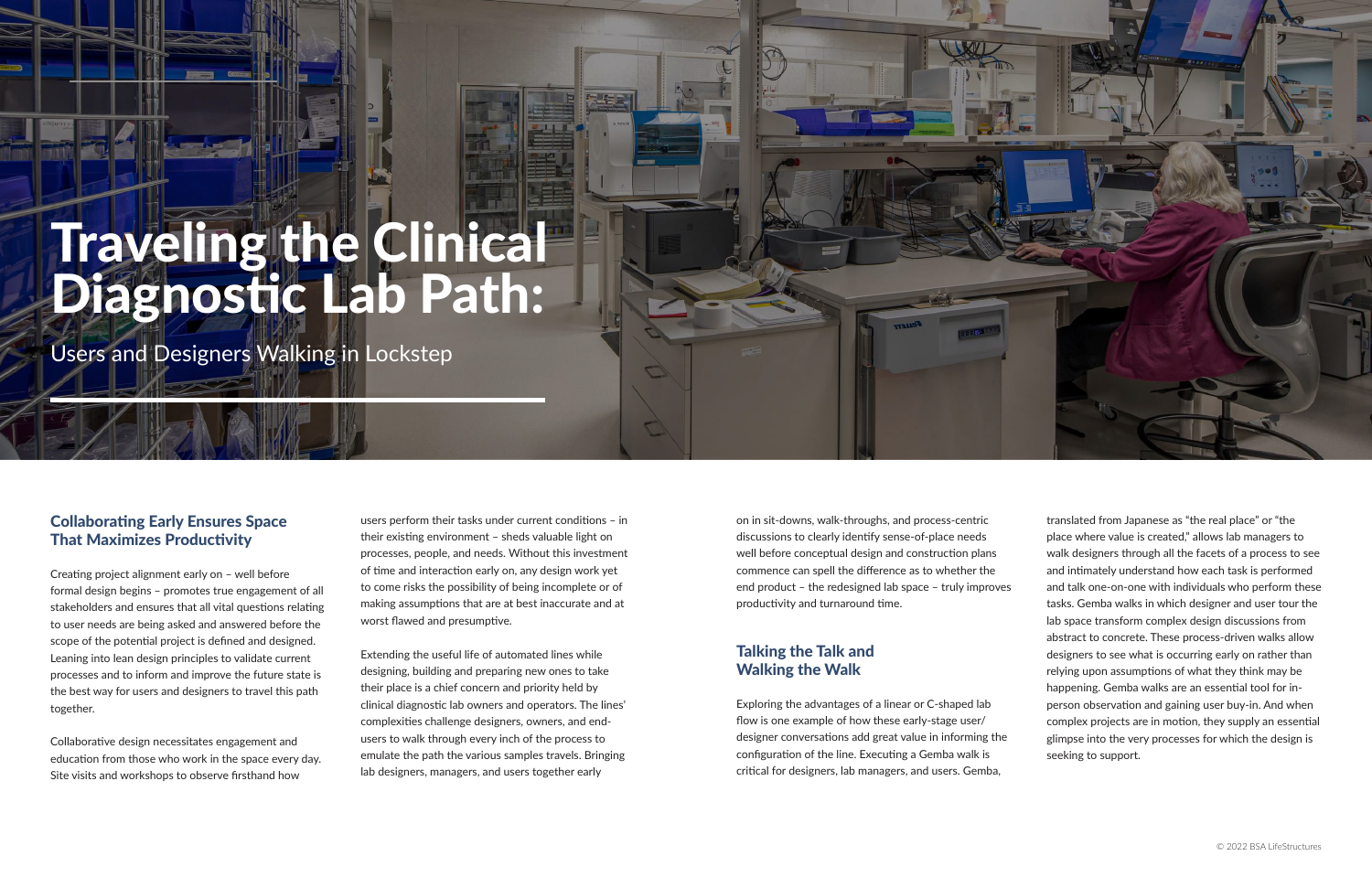### A Day in the Life of a Lab Sample

The owner's core values are identified during workshop sessions with designers and users. Lab managers and staff are challenged to think like facilities directors, engineers, and other project stakeholders through this dialogue. Using BSA LifeStructures' design work for the University of Nebraska Medical Center as an example, the owner's original goal was to replace its existing automation line as it was nearing end-of-life. BSA was tasked with figuring out how to do that and keep their existing line and lab functions up and operational. BSA was able to find an innovative solution which adds new lab space to the adjacent roof to create a space where a new laboratory automation system could be installed and validated without disrupting existing lab operations.

The client also envisioned that it needed to increase the square footage of the existing lab space. But through collaborative, consensusbuilding discussions and site walks, the original assumption of needing additional square footage was defined differently. The client ultimately added space overall but was able to accommodate more linear feet of bench, realize the need for consolidation of staff from additional areas and reconfigure the space to be more functional.

Labs siloed and isolated by walls were redesigned as open concept. Spaghetti mapping, a Lean process, proved essential in straightening (and shortening) the path by which the line traveled as samples were logged, tagged, and refrigerated. In some instances, increasing the line's efficiency may negate the necessity of redesigning the lab space.

#### Balancing Time, Money and Efficiency

In any laboratory design project, there is a balancing act between creativity and design functionality with time and money. Lab managers are looking for accurate, timely results and quick turnaround. Leadership is seeking design solutions that result in increased operational ROI within the swiftest schedule possible to meet budget and satisfy a broad coalition of stakeholders.

These factors are further intensified within the realm of customized robotic workflows and other processessential infrastructure. As automation is nearing the end of its life cycle or will soon no longer be supported by the vendor, the decisions these scenarios propel can and do impact lab design in profound ways. A fierce reality is navigating the pressure to get that new automated line up and running quickly with the least amount of capital expenditure to move the process forward.

As the design process evolves through a continuous cycle of research, the construction and client constraints are real. When leveraged as a problem-solving tool, design can help clients address the set of challenges tied closely to schedule, scope, and budget, and those tied to process and productivity. Designers function as the fulcrum to balance these collective interests using the information gained from site visits, in-person observation, and dialogue with users and stakeholders.

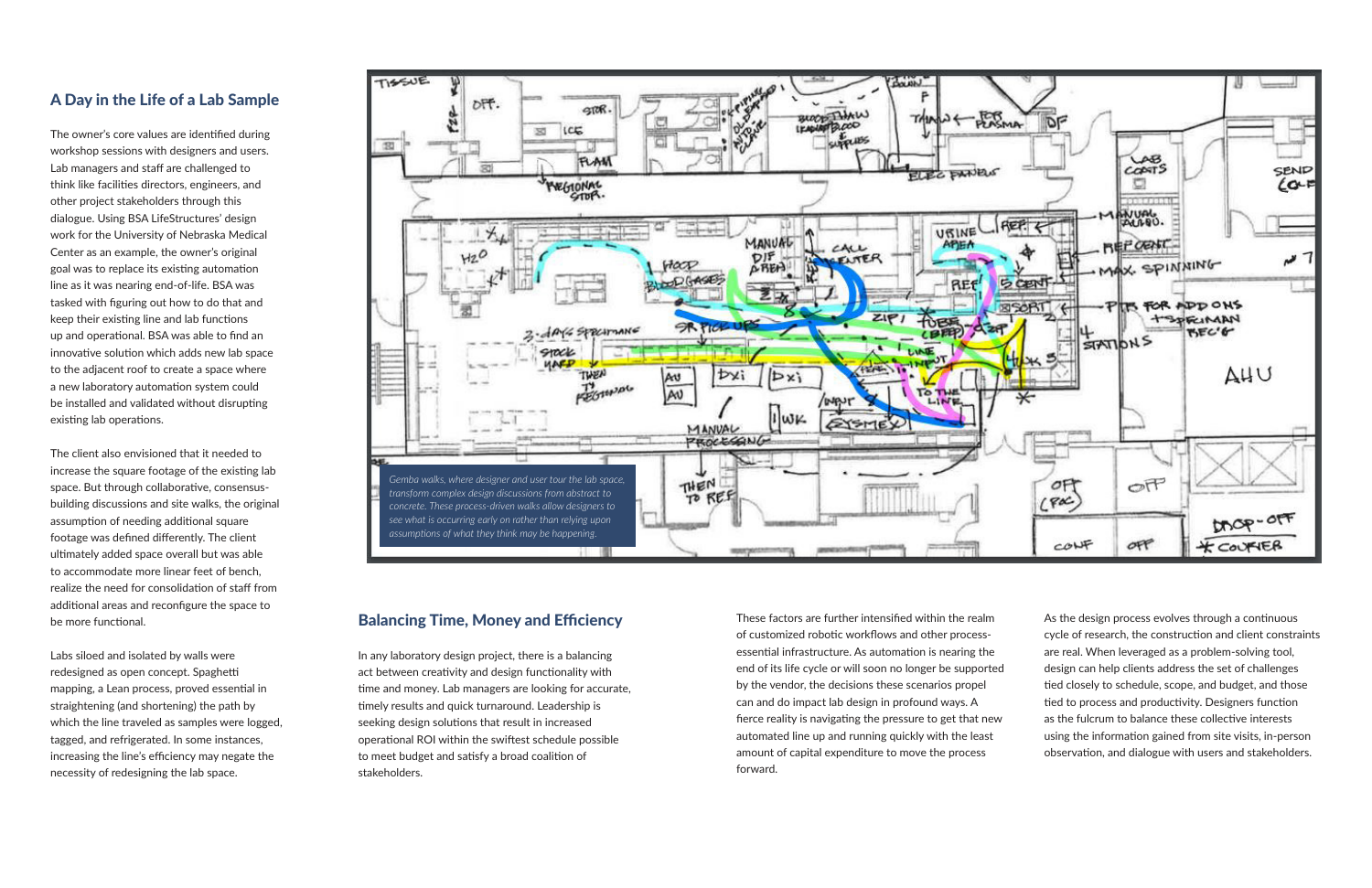#### Creating Boots-on-the-Ground Project Alignment: University of Nebraska Medical Center

Blood bank users voiced the critical need of having access to tissue services and transplant services, something that was not occurring in the existing lab space. Congestion of back-and-forth traffic was occurring due to the blood bank location, which sat on the opposite end of where the reference area was located. Regional path services' needs included the need for additional workstations to accommodate 24/7 operations and additional space to accommodate projected growth of 10 to 15 percent yearly.

With the sizable growth in testing volume comes the need for additional staffing, and the cross-training of existing lab staff to maintain efficiency levels while keeping pace with anticipated growth. Smart, lean design is enabling UNMC diagnosticians to accomplish more with fewer individuals. The redesign of UNMC's clinical diagnostic lab space is mitigating staffing constraints during normal working hours as well as night shifts. Maximizing adjacencies for priority functions was a critical mutual understanding – of stakeholders and designers – in meeting existing needs while planning for the future state.

Administrators shared with designers their pressure to increase efficiency without significantly increasing longterm costs, as the lab's current processes are widely recognized for low test costs.

Later that day, the team workshopped current state mapping and discussed the projected future growth of automation lines. Designers heard UNMC's goals and objectives while sharing the design team's process. Day two saw the same combined user-designer team reviewing current state facilities and processes, integrating the automation line into mapping and additional equipment, and reviewing potential code impacts to the initial design concept.



The BSA team met with executives, researchers, faculty, and others to talk through and walk through what they do, how they do it, and discuss space-specific options to increase their productivity and efficiency. User education, practical use understanding, "spacewalking," and consensus-building allowed UNMC stakeholders to understand how current design impacted their everyday processes as well as existing and future needs.

Lab Design Begins Well Before Pen Touches Paper Validating your current state to inform your future state is critical. Will your envisioned laboratory design project accomplish actual goals or perceived goals?

Determining what is and is not working in your lab before redesign takes place will prevent you from duplicating limitations and frustrations. Gaining

BSA LifeStructures' pre-design work for the University of Nebraska Medical Center's core lab and future state assessments project began with a multi-day, small group workshop between leadership and designers. The goal? To hear project needs from the administration and create project alignment with project drivers and success measures. Additional workshop goals included establishing current state facilities and processes.

On workshop day one, designers and UNMC leadership took a Gemba walk of the existing core lab and automated line, learning from users in detail about their current routes, processes, efficiencies, and inefficiencies. A key inefficiency, administrators told designers, was that the labs were spread out too much. Designers also heard of other existing lab inefficiencies from administrators, whose goal was to seek efficiencies that translated into even better patient care.

Good flow between receiving and the core lab was identified as a design priority. Other specific departmental space concerns included phlebotomy's needs for a place for paperwork to land; a secure, dedicated space for large quantities of storage; a separate space for storing point-of-care equipment; space for continuing education and training; and adequate space for mobile devices used in data collection. Specimen management's design needs included additional receiving stations to accommodate up to a 10 percent increase in tests of some 3.3 million annually; a centrifuge station; an aliquoting station; a call center to receive more than 9,000 phone calls per month; and additional storage. Core lab users told designers they were landlocked and too crowded to operate efficiently. While the core lab had recently begun operating two new urinalysis analyzers, the processes associated with using these were creating inefficiencies. Core lab users articulated the need for a more direct travel path through the lab.

alignment and consensus at the beginning of a potential project is much less expensive and far more expedient than making changes during construction.

Design that produces superior outcomes is as unique as is its users. Make sure the proposed design solutions you're developing are tailored to your laboratory staff's objectives and day-to-day needs. Working collaboratively from the start ensures that the end product supports the entrepreneurial minds who work within the space.

ABOVE | *Determining what is and is not working in your lab before redesign takes place will prevent you from duplicating limitations and frustrations. Gaining alignment and consensus at the beginning of a potential project is much less expensive and far more expedient than making changes during construction.*